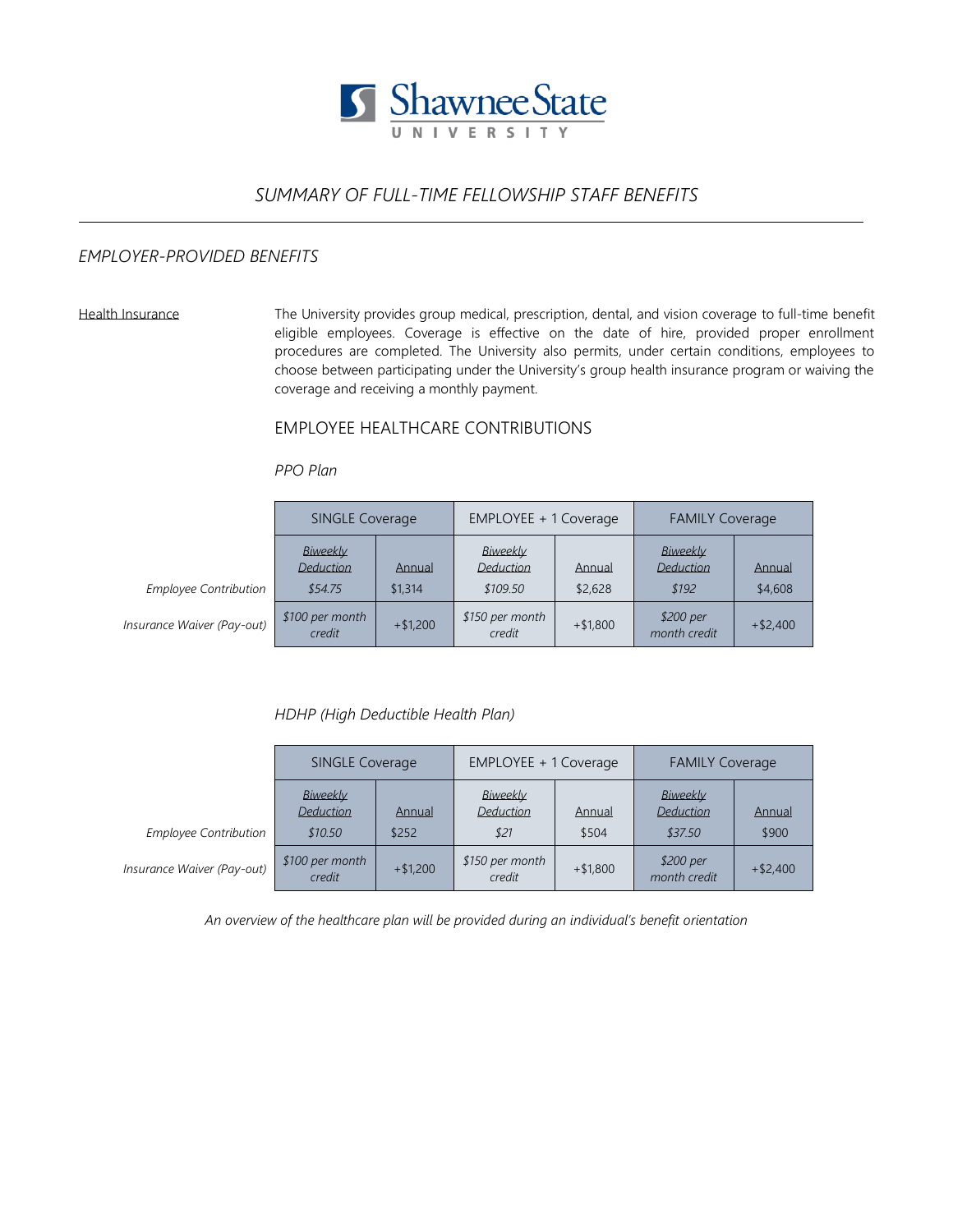Plan (ARP) University employment is not covered under Social Security. Rather, full-time administrative employees have the choice between electing a retirement plan through the state-sponsored Ohio Public Employment Retirement System (OPERS) or an Alternative Retirement Plan (ARP) which is administered by private investment companies. Contributions to the OPERS or an ARP are mandatory at the present time. There is a 120-day election period to enroll. Current vendors approved by the State Department of Insurance for the ARP are AXA Equitable, Lincoln Financial, TIAA-CREF, VALIC, and VOYA (subject to change). Current employee and employer contribution rates are shown below.

| Effective 7/1/17                   | <b>OPERS State Retirement</b> | Alternative Retirement Plan |  |  |
|------------------------------------|-------------------------------|-----------------------------|--|--|
| Employee Contribution              | 10.00%                        | 10.00%                      |  |  |
| <b>SSU Retirement Contribution</b> | 14.00%                        | 11.56%                      |  |  |
| <b>OPERS Unfunded Liability</b>    |                               | 244%                        |  |  |

| <b>Sick Leave</b>      | Fellows receive 120 hours of sick leave credit upon hire and annually thereafter. Sick leave shall not<br>be carried over from year to year, or paid out at the time of separation.                                                                                                       |
|------------------------|-------------------------------------------------------------------------------------------------------------------------------------------------------------------------------------------------------------------------------------------------------------------------------------------|
| Vacation Leave         | Fellow receive 80 hours of vacation leave will be applied upon hire and annually thereafter.<br>Vacation leave shall not be carried over from year to year, or paid out at the time of separation                                                                                         |
| <b>Athletic Center</b> | Membership to the Sports Center is FREE for active full-time employees and immediate family<br>members. (Spouse and dependent children age 14 and older)                                                                                                                                  |
| <b>Health Clinic</b>   | Employees may utilize the University Health Clinic as needed for the payment of \$20 per visit. These<br>payments will be processed through payroll deduction and employees will be required to complete<br>a payroll deduction authorization form at the time the services are rendered. |
| Library                | Our Library is available to you and your family members during their normal operating hours.                                                                                                                                                                                              |
| Parking                | Off-street parking and/or designated faculty & staff parking is free at the present time. A key card<br>to access the restricted faculty and staff parking lot can be obtained in Human Resources.                                                                                        |
| Direct Deposit/PayCard | University employees are paid on a biweekly basis. For your convenience, you may have your<br>paycheck direct deposited to any bank of your choice or you may have your pay deposited to the<br>U.S. Bank PayCard.                                                                        |
| Safety & Security      | For campus safety and security information please refer to www.shawnee.edu. Under Offices, select<br>Public Safety. Under Important Links, located on the left side of the page, click "Campus Security<br>and Fire Safety Report (PDF)."                                                 |

*DISCLAIMER: The above information is intended solely as a summary and should not be construed as a guarantee of a specific benefit. University provided benefits are subject to change according to appropriate labor agreement revisions, Board of Trustee policies, or legislative/regulatory changes in law.*